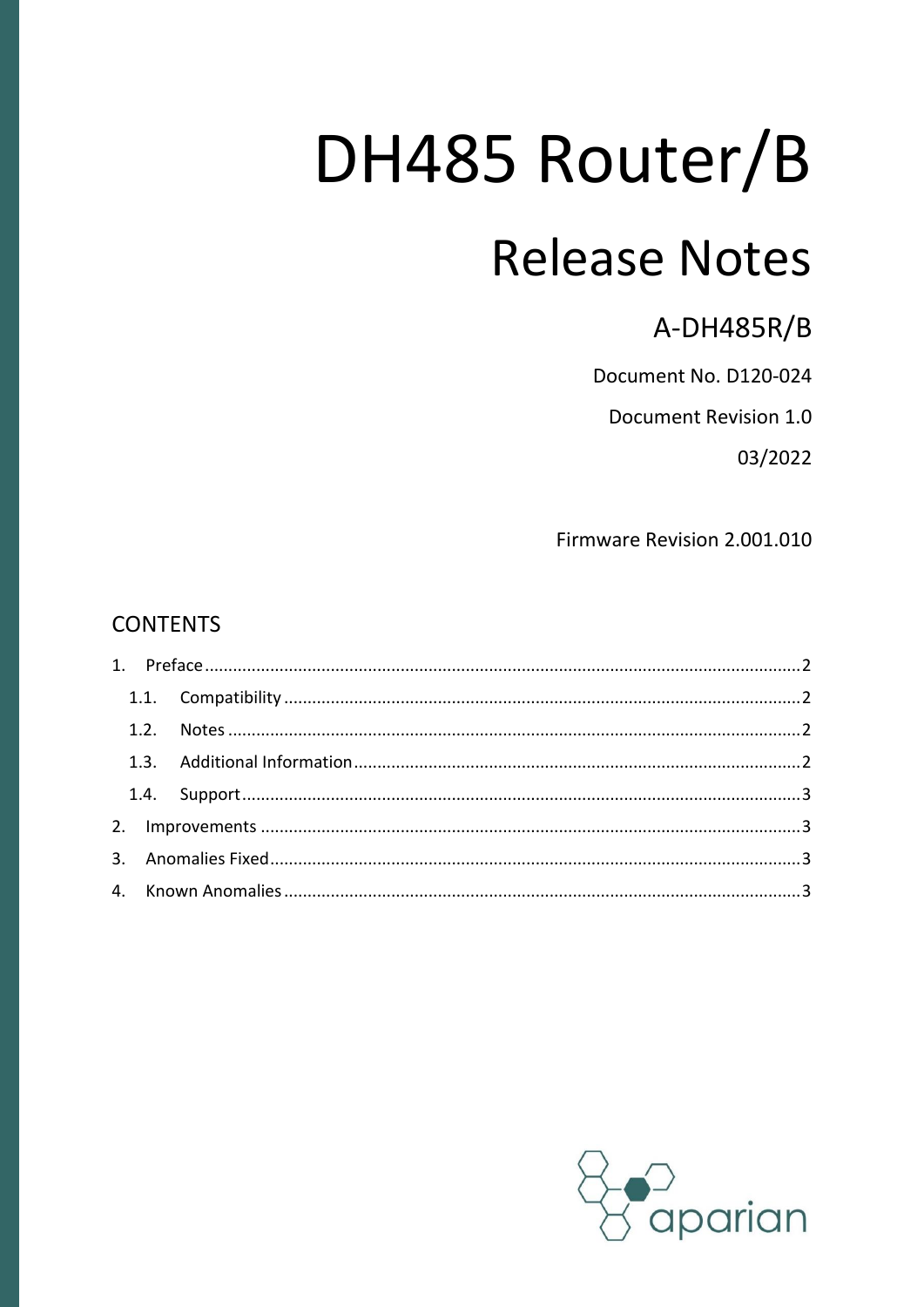## **1. PREFACE**

#### <span id="page-1-1"></span><span id="page-1-0"></span>1.1. COMPATIBILITY

Firmware revision 2.001.010 of the DH485 Router will require the following compatible versions:

| Software | <b>Version</b>     |
|----------|--------------------|
| Slate    | 1.058 and<br>later |

#### <span id="page-1-2"></span>1.2. NOTES

The following should be noted:

- Firmware upgrades will be done using Aparian's Slate software.
- Aparian flash files have an *.afb* extension.
- Slate can also be used to set the initial network parameters using its DHCP server.
- Should any interruptions cause the module to not complete the firmware upgrade the module will return to Safe Mode. The user can then re-flash the module with the application firmware. See the user manual for more information regarding Safe Mode.

### <span id="page-1-3"></span>1.3. ADDITIONAL INFORMATION

The following resources contain additional information that can assist the user with the module installation and operation.

| <b>Resource</b>            | Link                                                                      |  |
|----------------------------|---------------------------------------------------------------------------|--|
| Slate Installation         | https://www.aparian.com/software/slate                                    |  |
| DH485 Router/B User Manual |                                                                           |  |
| DH485 Router/B Datasheet   | https://www.aparian.com/products/dh485routerb                             |  |
| <b>Application Notes</b>   |                                                                           |  |
| Example Code & UDTs        |                                                                           |  |
| Ethernet wiring standard   | www.cisco.com/c/en/us/td/docs/video/cds/cde/cde205 220 420/installation   |  |
|                            | /guide/cde205 220 420 hig/Connectors.html                                 |  |
| <b>CIP Routing</b>         | The CIP Networks Library, Volume 1, Appendix C:Data Management            |  |
|                            | SLC to CompactLogix Migration Guide: Chapter 3 - Map PLC/SLC Messages     |  |
|                            | $(1769$ -ap001 -en-p.pdf)                                                 |  |
| Map PLC/SLC messages       | EtherNet/IP Network Configuration: Chapter 5 - Mapping Tags (enet-um001_- |  |
|                            | en-p.pdf)                                                                 |  |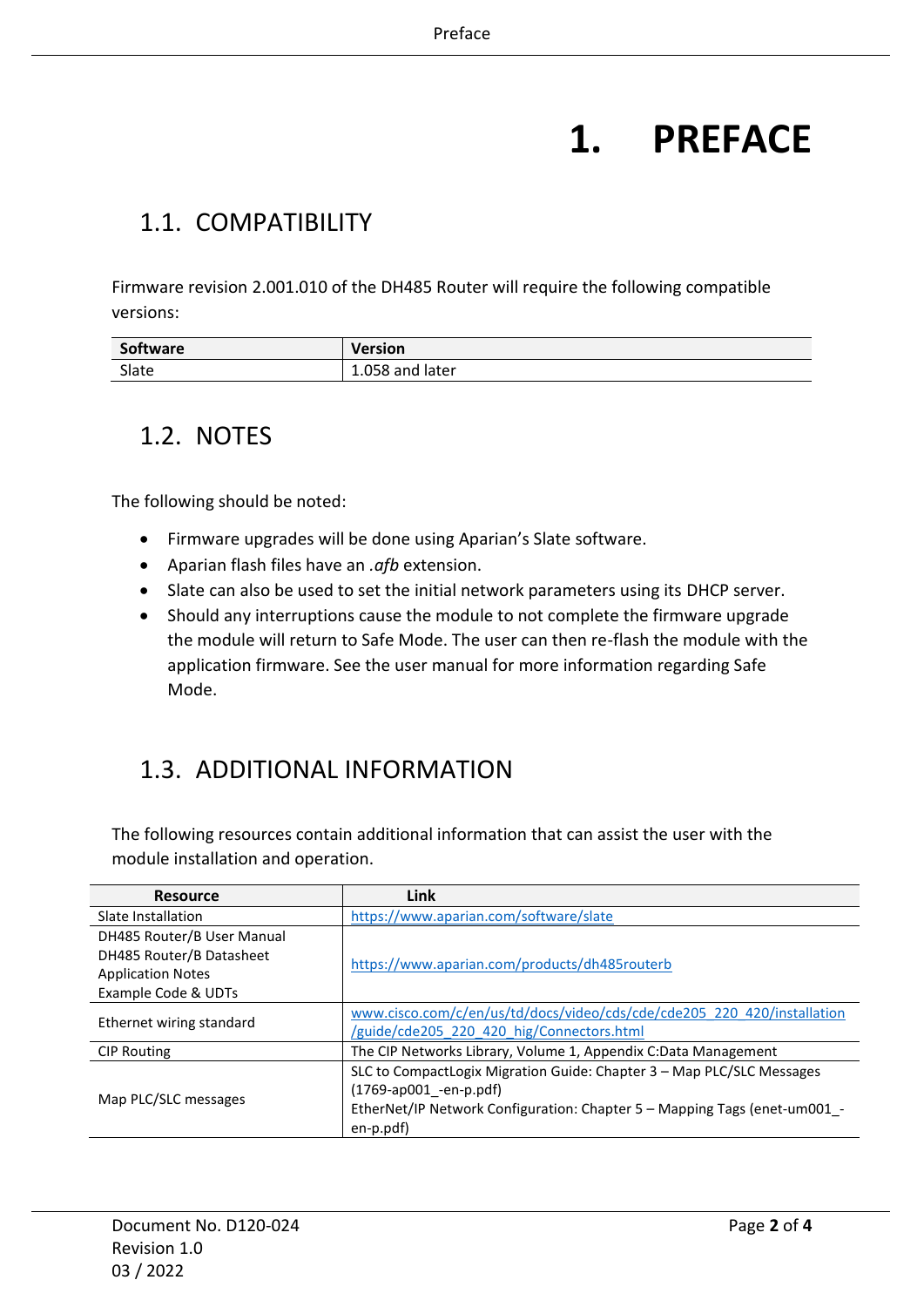### <span id="page-2-0"></span>1.4. SUPPORT

Technical support will be provided via the Web (in the form of user manuals, FAQ, datasheets etc.) to assist with installation, operation, and diagnostics.

For additional support the user can use either of the following:

<span id="page-2-1"></span>

| Contact Us web link | www.aparian.com/contact-us |
|---------------------|----------------------------|
| Support email       | support@aparian.com        |

## **2. IMPROVEMENTS**

The following updates are included in this firmware revision.

| <b>Revision</b> | Improvement              | <b>Description</b>                                          |
|-----------------|--------------------------|-------------------------------------------------------------|
| 2.001.010       | RS232 support            | Added support for DH485 protocol on RS232                   |
|                 | 3 x PCCC IP              | The module now supports up to three PCCC IP addresses       |
|                 | Addresses                | each with DH485 node, allowing FTView to connect to a max   |
|                 |                          | of three SLCs when communicating on RS485.                  |
| 2.001.009       | <b>CPU Support</b>       | Minor enhancements for series B of the CPU.                 |
| 2.001.008       | <b>CPU Support</b>       | Added support for series B of the CPU currently being used. |
| 2.001.007       | <b>TCP Robustness</b>    | Improved TCP connection robustness when operating over an   |
|                 |                          | intermittent Ethernet connection.                           |
| 2.001.006       | <b>Ground Connection</b> | Add parameter to config allowing the user to connect the    |
|                 |                          | ground when required for DH485 networks.                    |
| 2.001.005       | <b>ODVA</b>              | Updates for required for ODVA certification                 |

## **3. ANOMALIES FIXED**

<span id="page-2-2"></span>The following anomalies have been fixed in this firmware revision.

<span id="page-2-3"></span>

| <b>Revision</b> | <b>Anomaly</b> | <b>Description</b>       |
|-----------------|----------------|--------------------------|
| 2.001.010       | None           | $\overline{\phantom{0}}$ |

## **4. KNOWN ANOMALIES**

The following known anomalies exist in this firmware revision.